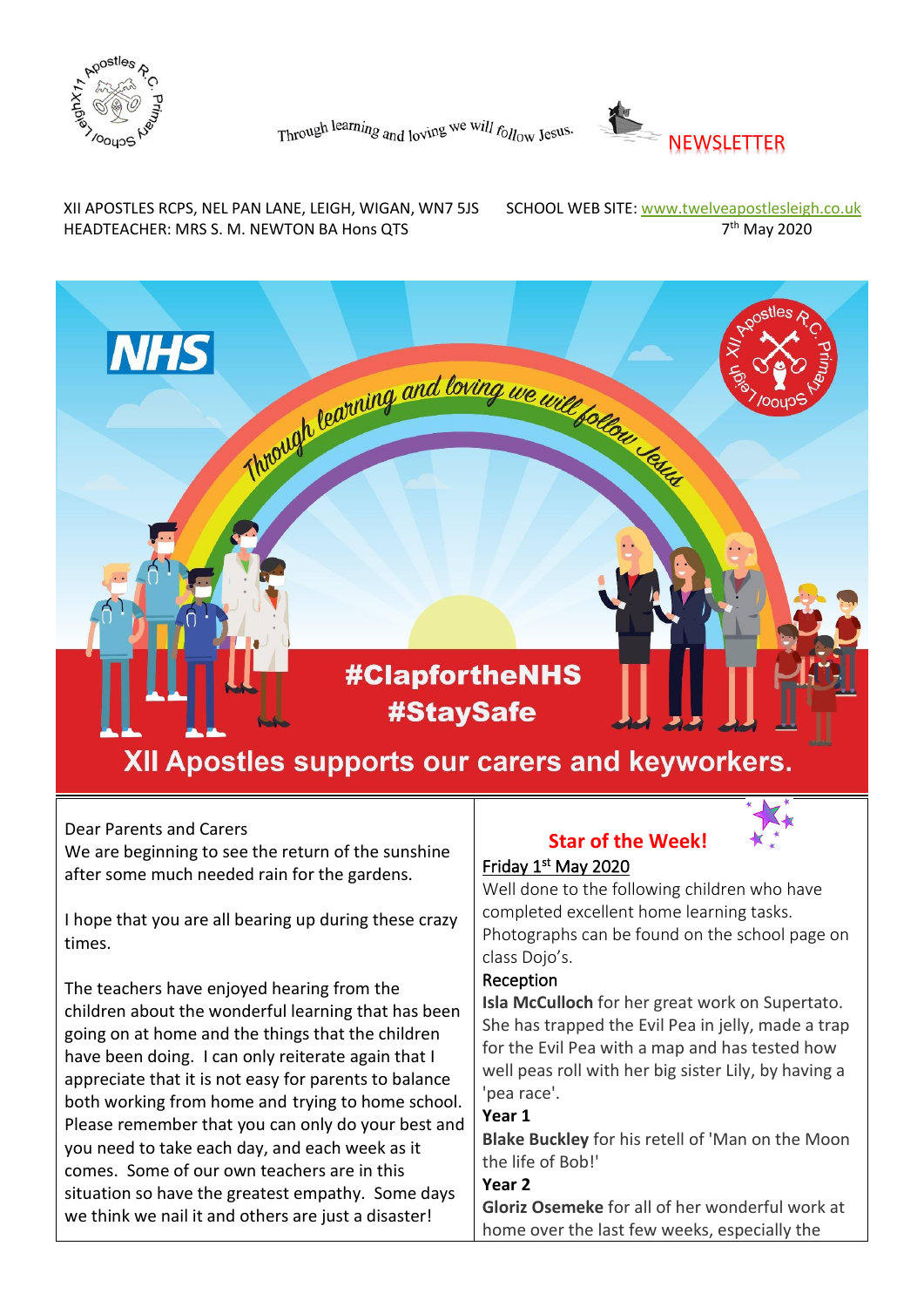Remember giving children a range of other experiences is so beneficial. Make time for each other, never let work at home become more important than spending time together.

Laugh often, tell jokes; Share a funny family story that you remember.



Support one another and be thankful for each other. Think back over the day at the things you are thankful for.

We are still awaiting Government directives on when schools will re-open but this is likely to look very different i.e. staggered or phased return. Look after yourselves and stay safe. God Bless.

Mrs Newton

We can't always<br>choose the music<br>life plays for us,<br>but we can choose how we dance to it



## **Keeping in Touch**

Keeping in touch and keeping talking during this time is really important. Over the last few weeks, teachers have been calling children to check in and have a chat.

fantastic writing and fraction work this week. She tries her best every day!

## **Year 3**

**Matilda Roberts** for working so hard on all of her home learning tasks and in particular completing a beautiful Van Gogh painting on purple mash. Well done Matilda keep up the hard work!

### **Year 4**

**William Ray** - for working hard every week since school closed, making huge improvements in his handwriting and for making a fantastic food chain.

### **Year 5**

**Oliver Robinson** for working extremely hard with his home learning and always putting in 100% effort in every task.

## **Year 6**

**Ola Kasza** for all of her brilliant work so far and her commitment to learning from home.

# **VE Day or Victory in Europe Day**

The Bank Holiday was moved from Monday 4<sup>th</sup> May to Friday 8<sup>th</sup> May so that the nation could take a moment to reflect on the significance of this date, as a milestone that changed the course of history for the whole world. The 8<sup>th</sup> May 2020 marks the 75th anniversary of the formal end of World War II. ... It commemorates the formal acceptance of Nazi Germany's surrender by the allied forces at the end of the Second World War in 1945. It is regarded as one of the grandest **celebrations** in British history.

As part of their home learning the children have been remembering this historical occasion.

Ruby in Year 2 has been working hard with her mum to decorate her front window for VE day.

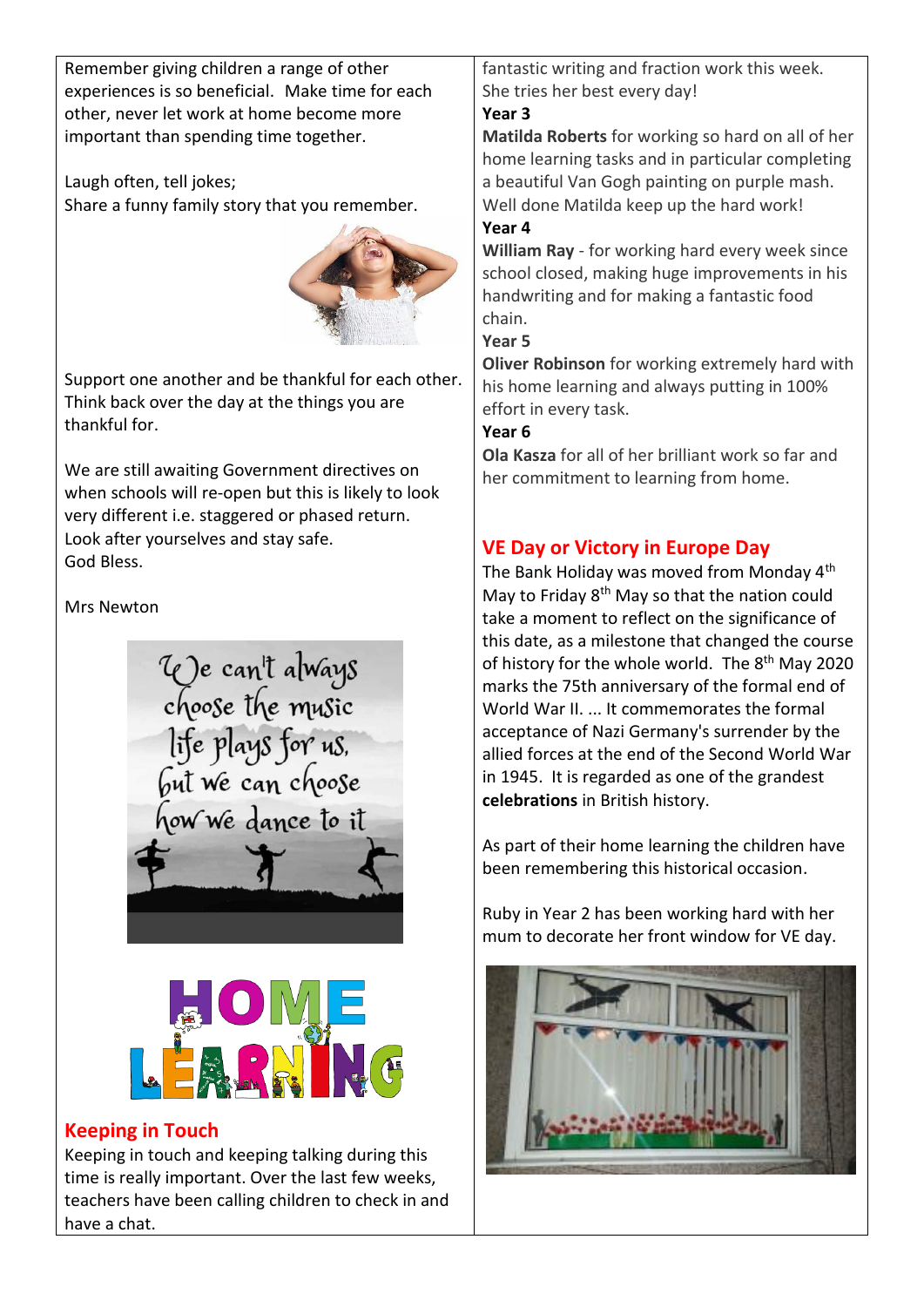Maybe they have a worry or concern? Maybe they have done something that they would really like to share? Or maybe they just want to have a chat and speak to somebody different?

I know the teachers have really loved catching up with the children and sharing their experiences. If your child would like to have a catch up with their class teacher, please let the teacher know through class Dojo.



## **The Great Outdoors**

Many of you will be going walking or cycling as part of your daily exercise and you may have found new paths and walks to explore. We would love you to email in some photos of you on these walks with the beautiful scenery behind you and recommendations for new walks for other families. Walking and cycling not only helps to keep us fit but we also take so much notice of the environment around us **Email to;** [hellotomrsnewton@twelveapostlesleigh.co.uk](file:///C:/Users/marsdenc/AppData/Local/Microsoft/Windows/INetCache/IE/YNQF2IJI/hellotomrsnewton@twelveapostlesleigh.co.uk) 



# **Support for Adults going through DV during Lockdown**

The increase in the levels of domestic violence have been a concern both locally and nationally during this period lock down.

Please find attached some useful information from the Domestic abuse community programme worker around supporting adults to stay safe from abuse during in COVID-19.

Ryan in Year 4 interviewed his great Grandad who fought in WWII. What wonderful first hand evidence!

Interview With Export Grandad Howard Wood you anye day What downlettenber about the for did you eat during

Macey in Year 4 has built a cenotaph from lego and poppies made from bottles. It looks impressive.



Look what Jessica in Year 2 has found when she has been for a walk locally.